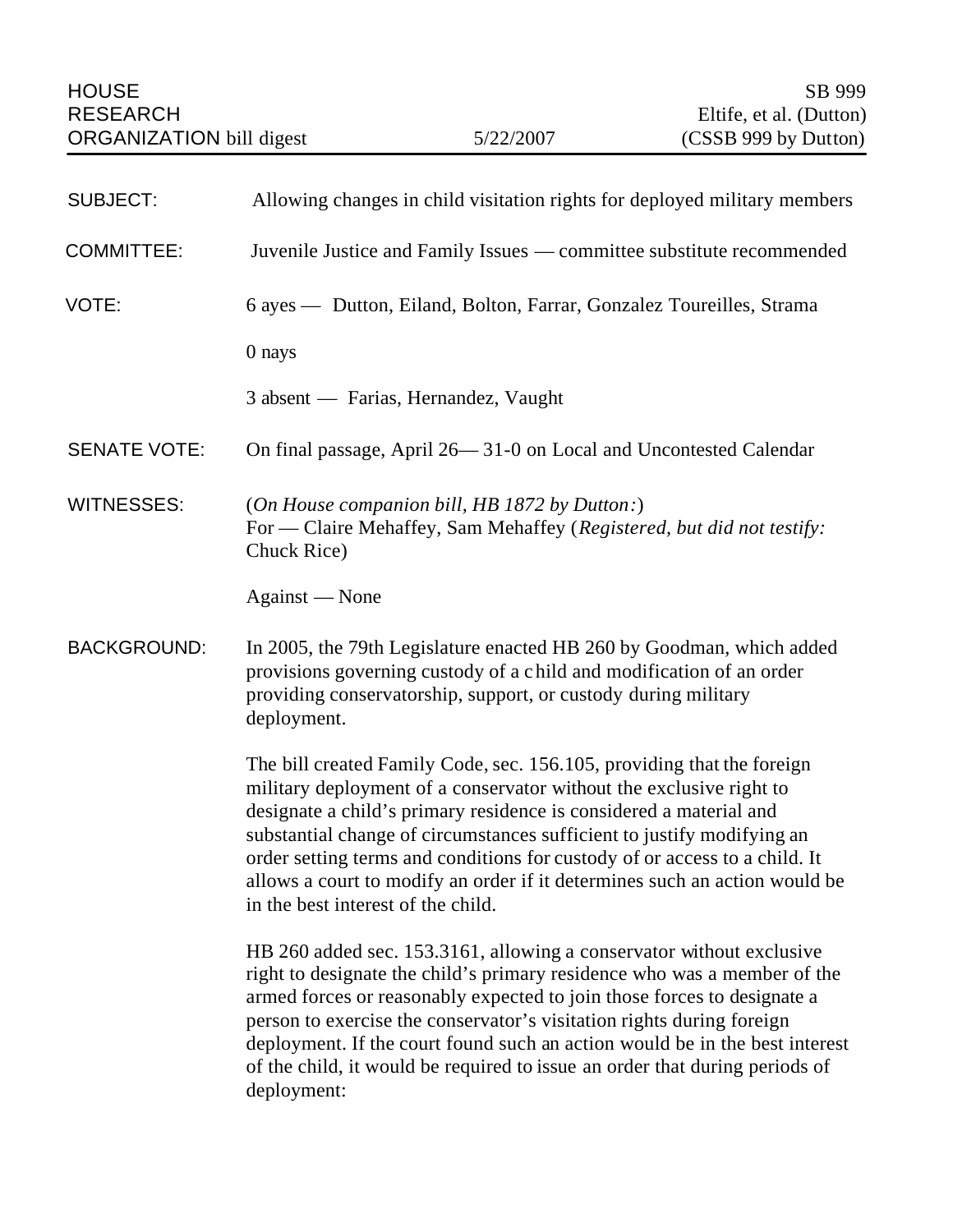## SB 999 House Research Organization page 2

|         | the designated person has the custody rights during the first<br>weekend of each month from 6 p.m. Friday to 6 p.m. Sunday;<br>the child will be picked up and dropped off at the beginning and<br>end of this period at the other parent's home;<br>the child's other parent and the designated person are subject to the<br>general custody requirements under secs. 153.316(5)-(9);<br>the designated person has the rights and duties of a nonparent<br>possessory conservator under sec. 153.376(a) during the period that<br>the person has custody of the child; and<br>the designated person is subject to any provision in a court order<br>restricting or prohibiting access to the child by any specified<br>individual.                                                                                                                     |
|---------|---------------------------------------------------------------------------------------------------------------------------------------------------------------------------------------------------------------------------------------------------------------------------------------------------------------------------------------------------------------------------------------------------------------------------------------------------------------------------------------------------------------------------------------------------------------------------------------------------------------------------------------------------------------------------------------------------------------------------------------------------------------------------------------------------------------------------------------------------------|
|         | Once the parent has returned home at the conclusion of deployment, the<br>designated person's right to limited custody under this program terminates<br>and any applicable court order governs custody of the child.                                                                                                                                                                                                                                                                                                                                                                                                                                                                                                                                                                                                                                    |
| DIGEST: | CSSB 999 would provide for circumstances under which a divorced parent<br>deployed by the military would be able to change limited visitation rights<br>and designate a person to temporarily assume the role of the deployed<br>parent in his or her absence.                                                                                                                                                                                                                                                                                                                                                                                                                                                                                                                                                                                          |
|         | Within 90 days of the conclusion of deployment, a parent without<br>exclusive right to designate the child's residence could petition the court to<br>be awarded the amount of entitled access to the child missed because of<br>the deployment. The court would be required to compute the time periods<br>and could award additional time to the conservator under terms it<br>considered reasonable and using factors it considered appropriate if it<br>determined such an action would be in the best interest of the child. If<br>possession or access was granted, once the allotted time had expired, all<br>affected parties would be governed by the terms of any applicable court<br>order that had been in place. The bill would not apply if a court rendered<br>an order allowing the conservator's visitation rights to be designated to |

another person under sec. 153.3161.

CSSB 999 would amend sec. 153.3161 to require a court to use every reasonable means to expedite a hearing to ensure that an order designating a person to care for a child in lieu of a deployed parent could occur before the conservator's military deployment. It would provide an exception if the court found an accelerated process would not be in the child's best interest. It would remove specific provisions detailing when the child